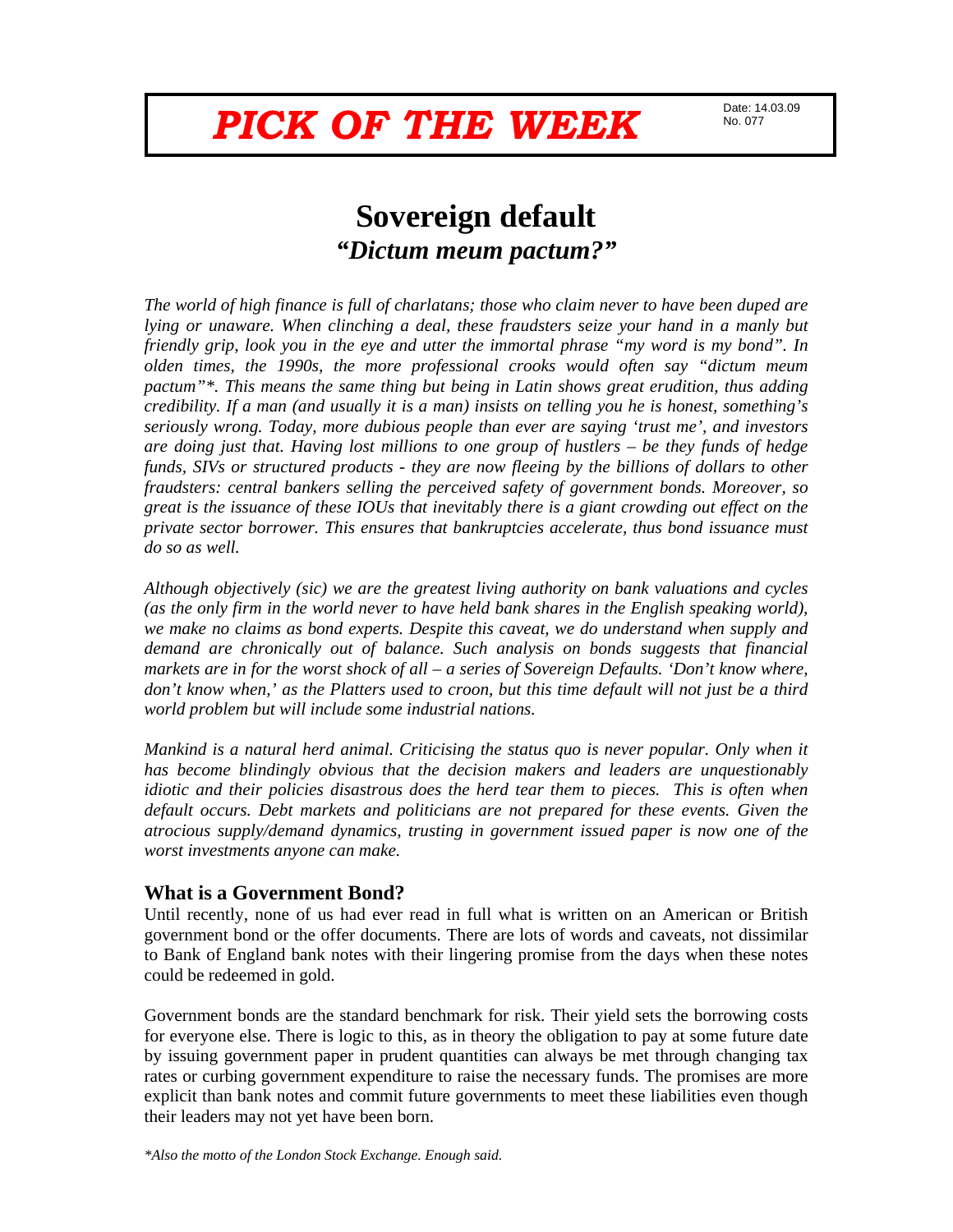# **Default is normal**

It is not widely realised that governments failing to meet their debt obligations are astonishingly normal. Indeed, it is utterly *abnormal* for a country to have a track record longer than three generations of paying back IOUs issued by dead people. The chart below shows the number of countries in default of their sovereign obligations in each year since 1823.



*Source: C.Suter, Standard and Poor's, M.L.Wright* 

This chart understates the true extent of default; for at the sub-national level many states or cities - such as four American states in the 1830s (well before the civil war), or the City of Cleveland (Ohio) in 1978 - defaulted on their bonds. China created havoc in the late 1990s when several of its local state-owned investment companies defaulted. Beijing-based politicians and the central bank had always suggested they were government backed. When these investment companies gambled themselves into bankruptcy, bond holders hired translators and discovered they were not even backed by the regional governments which had issued them. Meanwhile the Politburo developed collective amnesia.

There is also a definition problem as to what constitutes a default. Not paying the interest in full, or replacing bonds on their due date with new bonds rather than the cash promised are not considered defaults, even though they are. But despite such a narrow definition, by the end of 2003 over 20 nations out of the 192 members of the UN were in some form of default.

The data on how often and which countries renege on their debt is also confusing. Some regions have an extraordinary history of, in practice, never paying. Many of the academic papers concentrate on quite recent events leading to some seemingly firm rules; such as if it speaks Spanish, beware. This was reinforced when virtually every country south of Texas entered default in the 1970s (leading to the Brady bond cover up/rescue); also by the amazing history of Argentina since then (see below) and by the 1997-8 emerging markets crisis. Although the latter commenced in Asia, it soon resulted in Latin America deciding to give up, again. This has resulted in an implicit assumption that sovereign default usually happens in fly-blown minor economies lacking an educated middle class or 'fair' political process. Nothing could be further from the truth.

Historically, many of the leading countries of their day had a higher propensity to renege on national obligations than smaller ones. Examples include Spain, France and Portugal, partially because smaller states simply could not obtain foreign credit. This list of defaulters reads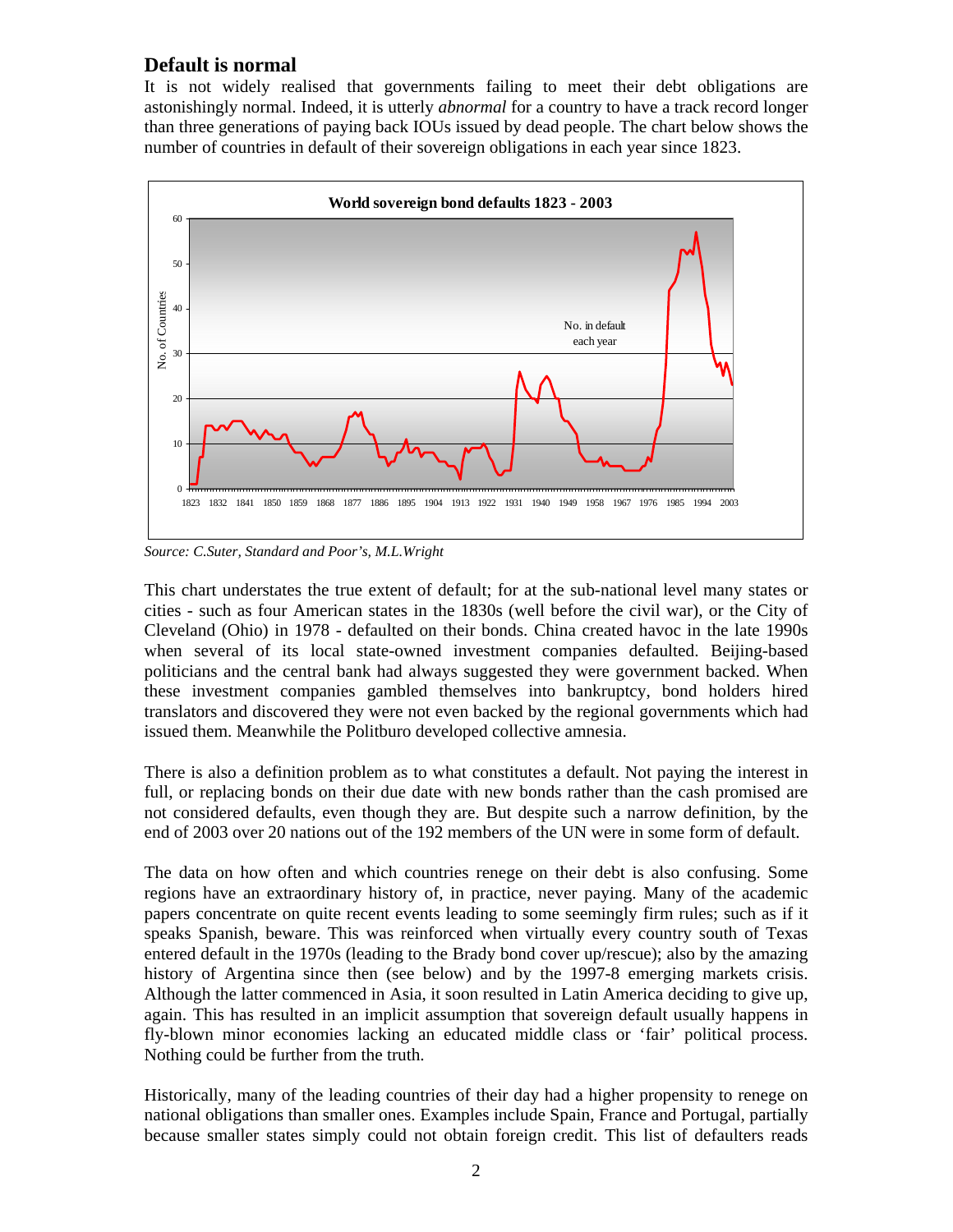rather like the proud medal table in every country's press around the time of the Olympics, although Spain (home to Europe's largest bank, Santander) probably prefers not to claim the all-comers prize over five centuries.

| <b>TABLE - SELECTED CASES OF SERIAL DEFAULT IN THE OLD AND</b><br><b>NEW "EMERGING MARKETS": 1501-2002</b> |                                               |                          |                |                |
|------------------------------------------------------------------------------------------------------------|-----------------------------------------------|--------------------------|----------------|----------------|
|                                                                                                            |                                               |                          |                |                |
| <b>Country</b>                                                                                             | Number of default (or restructuring) episodes |                          |                |                |
|                                                                                                            | 1500-1800                                     | 1801-1900                | 1901-2002      | <b>Total</b>   |
| Spain                                                                                                      | 6                                             | 7                        | $\theta$       | 13             |
| Ecuador                                                                                                    | n.a.                                          | 3                        | 6              | 9              |
| Venezuela                                                                                                  | n.a.                                          | 5                        | 4              | 9              |
| France                                                                                                     | 8                                             | n.a.                     | 0              | 8              |
| Germany                                                                                                    | $\mathbf{1}$                                  | 5                        | $\overline{2}$ | 8              |
| Mexico                                                                                                     | n.a.                                          | 5                        | 3              | 8              |
| Uruguay                                                                                                    | n.a.                                          | $\overline{2}$           | 6              | 8              |
| <b>Brazil</b>                                                                                              | n.a.                                          | $\overline{2}$           | 5              | 7              |
| Colombia                                                                                                   | n.a.                                          | $\overline{\mathcal{L}}$ | 3              | 7              |
| Liberia                                                                                                    | n.a.                                          | 1                        | 6              | 7              |
| Peru                                                                                                       | n.a.                                          | $\overline{2}$           | 5              | 7              |
| Turkey/Ottoman Empire                                                                                      | n.a.                                          | 1                        | 6              | 7              |
| Portugal                                                                                                   | 1                                             | 5                        | $\Omega$       | 6              |
| Argentina                                                                                                  | n.a.                                          | $\overline{2}$           | 3              | 5              |
| Austria                                                                                                    | n.a.                                          | $\mathbf{1}$             | $\overline{4}$ | 5              |
| Bulgaria                                                                                                   | n.a.                                          | $\overline{c}$           | 3              | 5              |
| Greece                                                                                                     | n.a.                                          | 4                        | 1              | 5              |
| Yugoslavia (former)                                                                                        | n.a.                                          | 1                        | 4              | 5              |
| Chile                                                                                                      | n.a.                                          | 2                        | 2              | $\overline{4}$ |
| Russia                                                                                                     | n.a.                                          | 1                        | $\overline{3}$ | 4              |
| Poland                                                                                                     | n.a.                                          | n.a.                     | 3              | 3              |
| China                                                                                                      | n.a.                                          | n.a.                     | $\overline{2}$ | $\overline{2}$ |
| Egypt                                                                                                      | n.a.                                          |                          |                | $\overline{2}$ |
| Sources: Reinhart et al. (2003) and sources cited therein and Standard and Poor's Credit Week,             |                                               |                          |                |                |
| various issues. Serial Default and the "Paradox" of Rich-to-Poor Capital Flows (2004), C.                  |                                               |                          |                |                |
| Reinhart and K. Rogoff.                                                                                    |                                               |                          |                |                |

Default is not a third world event. In the last century we have lost Germany and China twice and Russia three times, or one third of the G9 (the nine leading nations who like to meet a lot to ponder the world). Remember too the problem with what constitutes default. France did not pay its bonds during the last world war and so inflated away its currency afterwards: there was a 100 to one redenomination in 1960. In 1973 France issued 7% Rente Bonds (known as the 'Giscard') with redemption tied to the gold price; these were so expensive the government repeatedly changed the terms. That's three times in 70 years. Italy was similar - twice in less than a century. Japan hyper-inflated a bust in the 1930s and then all debt was wiped out after WWII. Thus six G9 countries have gone bust at least twice in less than 100 years. This is the group which is now expected to lead us to the bright uplands of economic recovery.

# **Send in the International Monetary Fund?**

Most obviously missing from this table is the world's most serial defaulter from the late 1980s onwards, Pakistan. The main reason the country exists today is the IMF. Originally one of many accidental creations, as European nations were either forced out of or decided to give up on being empires, the sole reason for Pakistan's establishment was the desire of less than 100 middle class, educated Indian politicians to have their own theocratic state. Pakistan was never a real country. Earlier this year the US State Department was publicly worrying that it,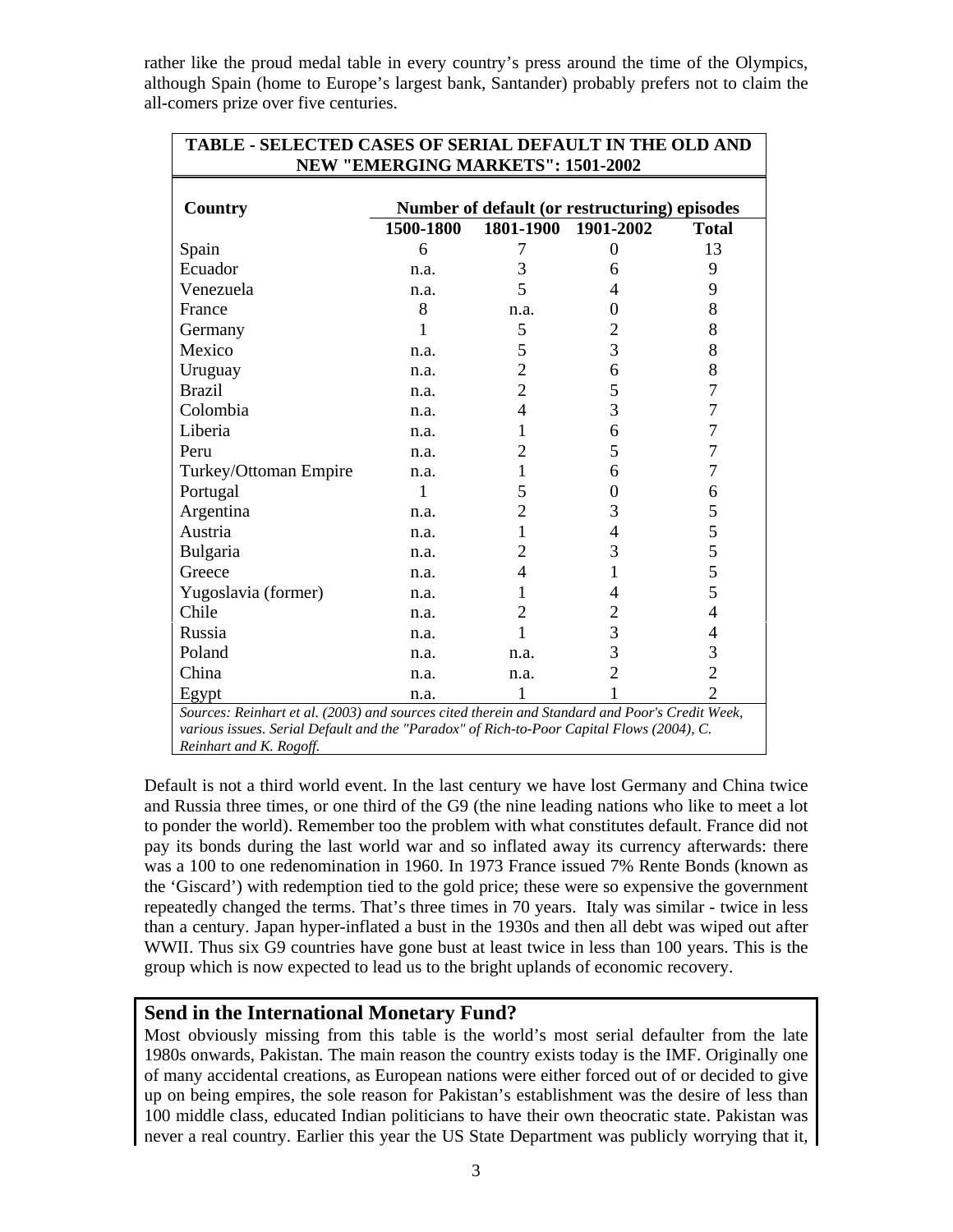and Mexico, have passed the tipping point of being nations. This is impressively behind the curve. Even by 1971 it had split into two - Pakistan and Bangladesh. Now it shows every sign of splitting into its four old tribal pieces. Certainly the 12 family groups which own over half the land and provide the ruling class are, by accident or design, accelerating this fracturing. Now there are only two organisations left holding it together: the highly corrupt army (with its attached and out of control ISI, or secret service), and the IMF.

It and its sister multi-national organisation, the World Bank, were post-war constructs to provide credit, infrastructure development and balance of payments advice when the world was trying to recover from years of fighting. Banks had no capital and exchange controls dominated. As banking and international financial systems developed, the roles of the multinational overseers became unnecessary. So many papers have covered this we need not repeat them here. Although not in its original remit, by the early 1980s the IMF had morphed into the world's financial policeman, to help countries dig themselves out of debt holes and honour their international bond obligations. The underlying assumption was that if a country defaulted there could be a domino effect and thus financial chaos. The more cunning politicians, of which Pakistan has its fair share, realised early this weakness in the IMF structure. Thus Pakistan has a steady history of issuing bonds which it clearly has no intention of repaying, even if it had the ability. Yet it has never joined the list of defaulters because it has learnt to stare down the IMF and arranged emergency funding at three minutes to midnight five times during a 20 year period.

Pakistan is not alone in this. Turkey and its predecessor the Ottoman Empire has defaulted officially seven times since 1900. It is teetering on its eighth now. By 1998 these two and Russia in practice had been loaned half of the IMF's assets. Now it is looking to expand its asset base from \$250bn to \$500bn through new member subscriptions. Leaving aside obscure excuses used by many countries not to pay their dues (over \$200bn unpaid) or the huge amounts of IMF loans in arrears, even if this sum were reached it is insufficient to meet just the British government's underwriting of the toxic debts of its two most recently supported banks. So compared with its glory days, the IMF today is a minnow. Its net new lending since mid 2008 has been around \$55bn, less than the American government's third cash injection merely to help prop up a single 'insurance scheme' known as AIG.

In order to be an effective referee and saviour in the debt markets – should there be a problem – the IMF needs to be far more heavily funded by the major industrial countries, from America downwards. Yet these nations have shown an increasing distaste with the bureaucracy and efficiency of both it and the World Bank. That the chairman of each is an ethnically hereditary job (France and America respectively) indicates the depth of the torpor. The bond crisis may result in reform and a volte-face, but this is likely to be too little, too late. Moreover, the IMF simply lacks sufficient personnel.

# **The sovereign default jigsaw**

Sovereign defaults are often avoided, because as country A wanders into a financial mess, country B meanwhile has enjoyed robust growth creating financial surpluses. As these need to be invested, B is often happy to buy A's bonds. This is precisely what China and Japan were doing supporting America's debt. Given Japan has produced its first current account deficit in 13 years and the savings rate has tumbled to 2%, that money pot has emptied. Meanwhile, China's exports have collapsed. Globalisation has ensured that all major countries are suffering huge fiscal deficits at the same time. The global property price bubble and collapse has created a uniform problem from Beijing to Jo'burg, Frankfurt to Washington. Every leading nation needs to borrow a lot more and there are simply far more government bonds to be issued than there are savings to buy them.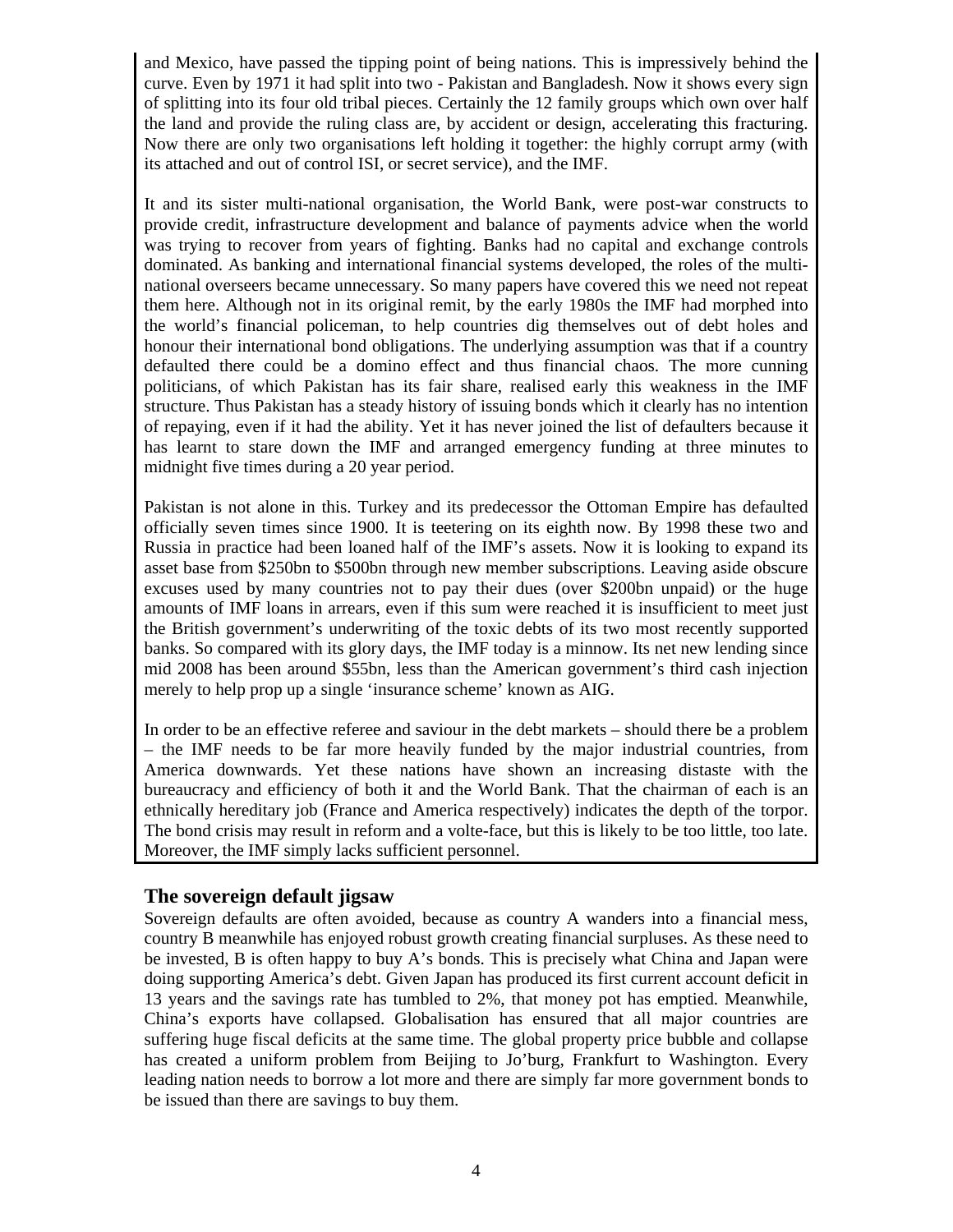Each government is pursuing what they perceive to be a Keynesian response (it isn't, but why be picky?): print money, use massive budget deficits to rescue and nationalise local banks, subsidise politically sensitive industries and stimulate the economy through large capital projects. Bond issuance and deficits are rising to levels unseen save at the peak of WWII. The majority of the money in each nation must be raised locally. Many of these bonds will be sold to willing buyers but investors' pockets are insufficient. A record level of sovereign default is inevitable.

The facts on the ground do not yet support the theory. Consider the UK (or rather England). It hasn't done a decent default since Edward I (Hammer of the Scots etc.) in the  $13<sup>th</sup>$  century. The Bank of England's base rate is now the lowest ever at 0.5% and bonds are selling like hot cakes. American investors have been gobbling up three month government paper with no yield at all. Such an appetite is surprising given many countries will suffer budget deficits in excess of 10% of GDP, before any contingent liabilities from bailing out local banks. President Obama has bravely forecast 12.3%. This may be correct but, understandably in politics, he is building in an impossible recovery rate thereafter. In the UK, sensible forecasts (i.e. not from government) are for net bond issuance in 2009 and 2010 of over £130bn in each year - 10% of GDP - and possibly higher still for 2011. In 1976, the IMF/OECD gave Britain a bail-out package when the deficit was only 60% of this level and the banking system in far better shape than now.

Other 10%+ budget deficit countries include China, Spain, Ireland, Portugal, Turkey, Italy, and every Eastern European nation including Russia. Denial or dirty data makes others look less bad although the lengthy list of those with the same problem will include India, Argentina and Kenya. No continent is immune. Yet the yields on leading 10-year government bonds are astonishingly low: 2.9%, 3.0% and 3.1% in America, Germany and the UK respectively. There have been warning shots of a 'buyers strike'. Six German bond auctions have not been fully subscribed since June last year. However, only the very weakest countries such as Latvia or Hungary have seen international borrowing costs rising.

That record issuance with such low yields is being bought by 'investors' reflects simple panic. They were amazed that banks could go bust. As credit availability was consequently reduced, they were then amazed again that other financial institutions from private equity to hedge funds could also go broke. They'll be amazed too when more insurance companies go pop, despite the demise of AIG (which at the start of last year was the largest insurance company in the world) or Munich Re, no minnow either. This flight to perceived safety may last throughout 2009, because looking at our own data on banks, further massive losses and government injections are inevitable. Soon, like Pakistan and Mexico, a tipping point will have been reached. The sovereign crisis is sure to run along similar lines to previous downturns, so at least there is a rough road map.

# **What governments will do**

- Change the rules (or shutting the stable door). Most banks lacked liquid reserves even at the peak of the bull market, an extraordinary consequence of the Basel II accord reached by major governments to *improve* bank safety. Britain is doing this now. Current proposals mean that local banks may have to buy £100bn net of government bonds in the next two years.
- Quantitative easing. The central bank electronically prints money and then uses it to buy its home government's bonds. In a debt crisis there is something inherently fatuous in printing more money to create more debt.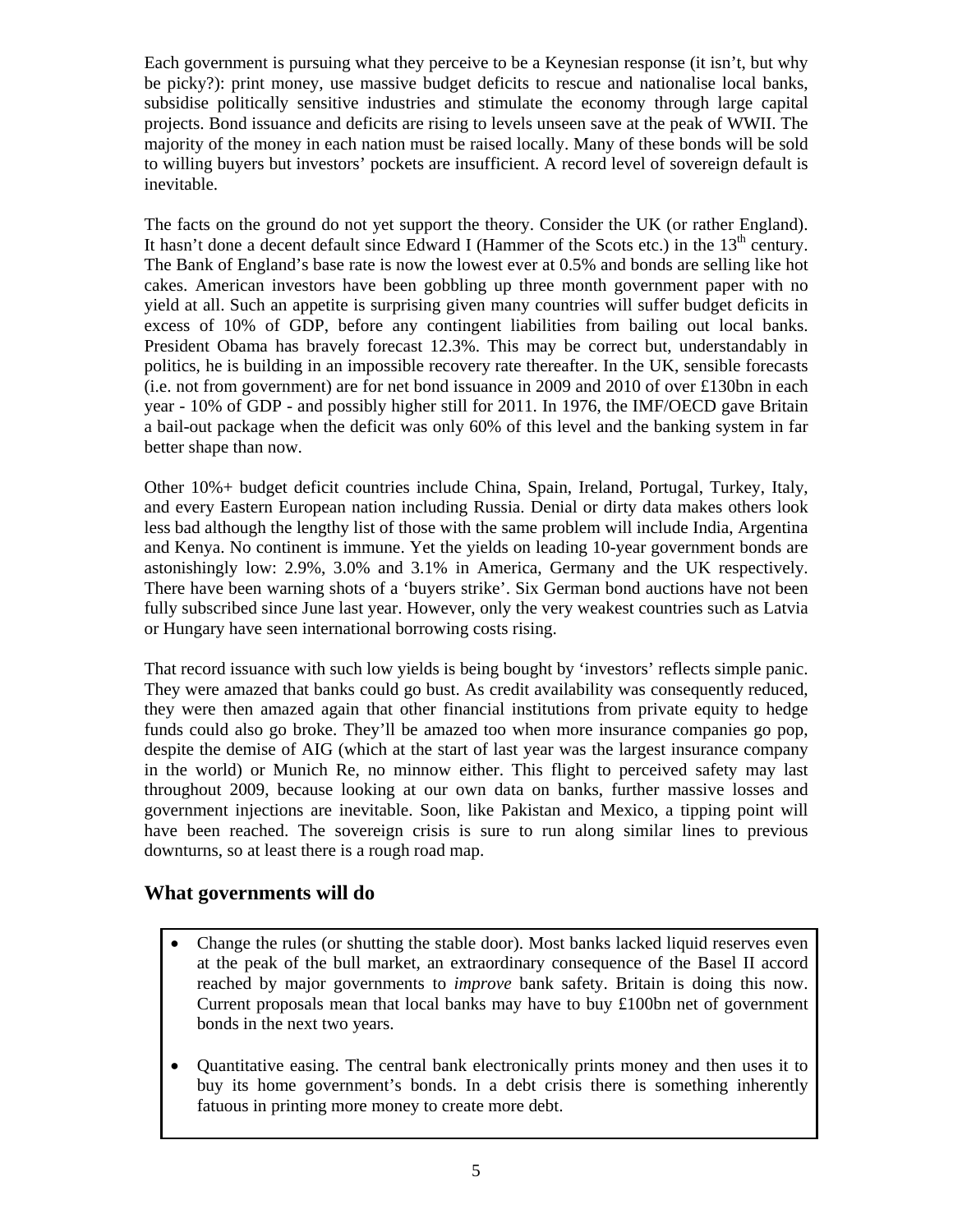- Encourage 'prudent' investing by state-controlled entities. Examples of this have included America, China, Ireland, Britain and Spain. Local authorities/provinces are at first advised and then regulated to buy safe government bonds. (We expect UK legislation on this in 2009; since many local authorities are financially inept and decision averse, they will happily comply without demur.)
- Overt pressure. History is littered with 'Recovery' and other patriotic bonds. Many countries still have them, such as Britain's irredeemable War Loan. No-one was ever forced to buy but the moral suasion in wartime to invest to save the nation made them an easy sell, especially when combined with a then high coupon (3.5%). It is always easy to squeeze the patriotic lemon. Perhaps this is why several western leaders are once again muttering ominously about 'economic migrants' stealing local jobs.
- Regulatory changes. Never has the state accounted for such a significant share of GDP globally. Even at the nadir of the great depression, non-communist government expenditure rarely accounted for more than a quarter of GDP: now it is always over 45% when adding back local authorities. At the core of budget deficits are state employee pensions. On current life expectancies, a typical state employee is likely to live longer on an index linked pension than in employment. The mathematics simply cannot work. This will be the big political battle. The solution was seen in the private sector in the 2003 slump; companies such as Rolls Royce unilaterally changed the pension benefits for employees from  $1/40^{th}$  to  $1/80^{th}$ , thereby solving their pension funding problem at a stroke.
- Demonise the poor, the ugly and the ill-educated to justify the removal of their welfare benefits. America's long-tradition of food stamps rather than cash was one response to its 1980s funding problems but this does not save much. Media criticism of large families on welfare (the 'six children by seven fathers' type headline) has commenced.
- Covert sequestration. Bribe the individual investor through a variety of tax breaks. This was part of the logic of America's 401k and Britain's PEPs (now ISAs) in the 1980s. At the corporate level, make taxes on funds held overseas greater than if held onshore.
- The last gasp is always compulsory sequestration: replacing savings in cash, in bank accounts, and elsewhere above a certain level with government paper on a "temporary basis", and limiting withdrawals or redemptions. In late 2008 some US legislators were muttering ominously about taking over individual 401k pension plans. It has happened before; it will happen again.

# **The fast and the furious**

One interesting aspect of sovereign default is that those countries which try to repay their foreign creditors often suffer more than those which throw in the towel early, and which usually claim dramatically higher debts than the reality. This tactic is designed to negotiate the return of only a few cents in the dollar to lenders and increase new overseas aid. Winners default early. Paying what you owe is for wimps. This is because historically markets have mis-priced defaulting countries after the event. A good example is Argentina.\* Following its 2001/2 default, (the fifth since independence), the world's lenders swore on their Grandmothers' honour never to touch the country again. This says little for their grandmothers' virtue; only 36 months later Argentina's sovereign bond spread (i.e. how much more it had to pay versus US bonds) quickly fell to a normal emerging market level.

*\*This is particularly well covered in a recent book by Harvard's Professor Niall Ferguson, "The Ascent of Money". It is should lie alongside J K Galbraith's "The Great Crash, 1929".*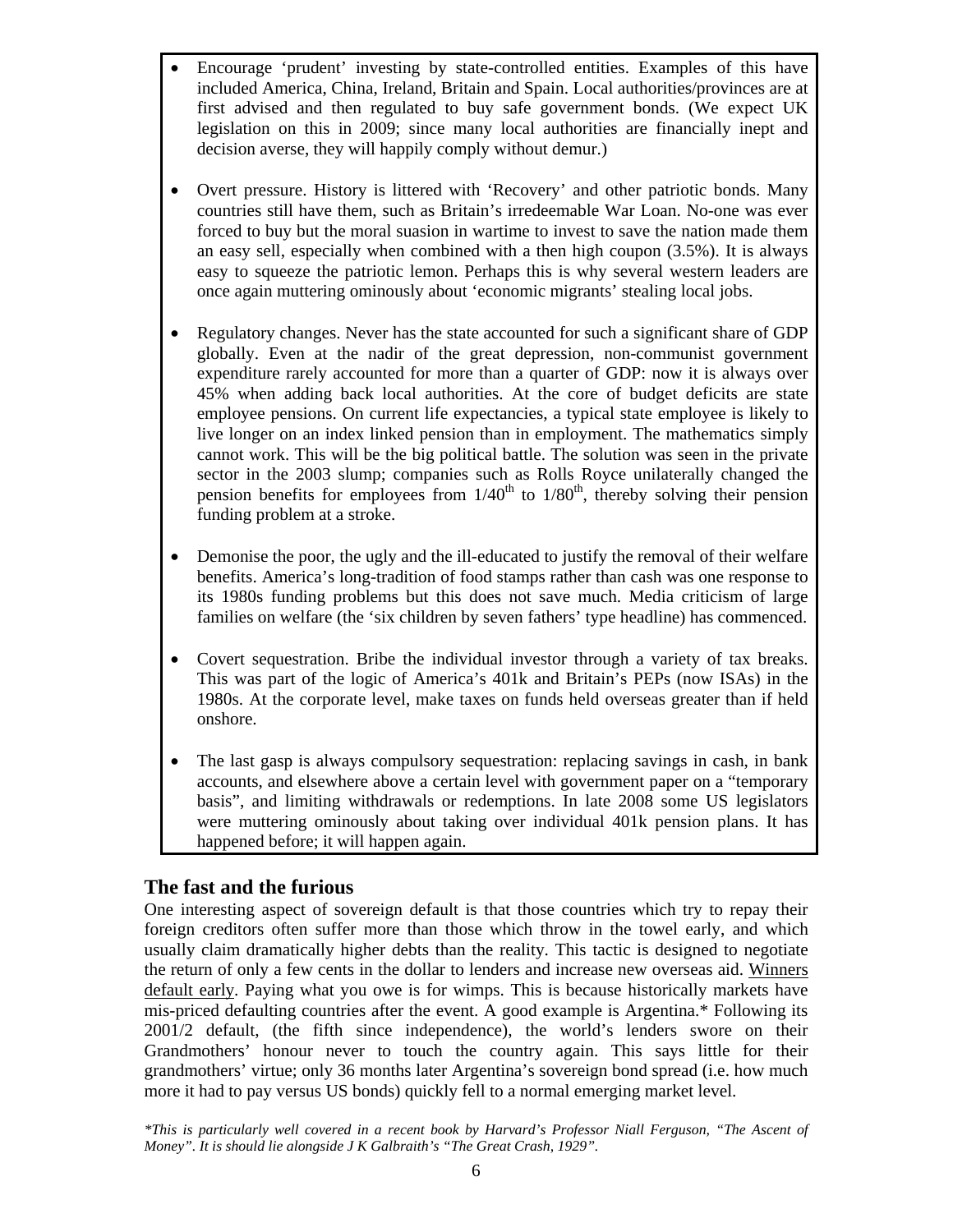In a way this is logical. All Argentina did was to stretch the rules. For despite many academic theses, if a country decides to give up on its foreign obligations it can cease draining the local economy to pay foreign bond holders and use tax receipts to stimulate economic activity.

Thus, using our earlier example, assume country A and B both have large deficits and identical economic attributes. Country A decides to tear up its debt obligations. Investors will assume that country B will soon follow, so will only lend to it at punitive rates. Country B must therefore raise taxes and cut welfare. Meanwhile country A is now enjoying an investment-led boom. Rapid economic growth makes it once again attractive to foreign lenders and investors. If history is a guide, having defaulted, then within five years country A will be able to borrow more cheaply than poor old country B, still bumbling along trying to be honest. Given this first mover advantage, the IMF, OECD, World Bank and the larger powers can unusually be relied upon to offer soft terms early. For if too many national leaders wake up to the real benefits of early default, chaos reigns. This allows a form of soft blackmail - the path used by Britain's labour government in 1976.

#### **Who and when?**

Which countries will renege? We have no idea. A matrix can be created to include savings, current and capital account deficits, government debt, the number of months of imports covered by foreign exchange reserves and so forth. This will highlight some obvious candidates but not necessarily those which will actually default. As is well documented, the so-called PIGS (Portugal, Ireland, Greece and Spain) are in the Premier League; of other large or advanced countries (so many Mickey Mouse ones fit the bill we will not give you a list), India, South Africa, Pakistan, Argentina, Ukraine and New Zealand must be up there. Before any inhabitants of these fair nations take offence, another name we have to put on the list is the United Kingdom.

As regards to when, we also have no idea. We cannot time how long this panic rush into government bonds will continue. In March 2007 the Great W. Buffett wrote scathingly on the fees charged by hedge funds and hedge 'fund of funds'. To paraphrase, they had to fail. Long term equity returns tend to be 3% or 4% p.a. more than the yield on government bonds. If a hedge fund manager charges 'two and twenty' (i.e. a 2% management fee and 20% of all profits) then the fees and other costs guarantee hedge funds will produce a lower return than bonds. This is multiplied in the case of funds of hedge funds, or similar fee structures such as private equity. Despite the blindingly clear mathematics, this did not stop investors including the bluest of the blue institutions - from racing pell-mell into such investments. Hence we can no more judge how long this surge into absurdly mis-priced government bonds will continue. Our guess is that 2009 will see only a few fireworks. The real domino effect is more likely early in 2010 when that fiscal year's funding and deficit expectations are announced. Most people expect these large deficits will be short term. This cannot be the case until the welfare/pensions war is won. The first shots have not even been fired.

#### **Ask Angela**

The key player in Europe will be Germany's Chancellor Ms. Angela Merkel, because that country is the dominant funder of the EU. Female, right wing (in the context of her communist East German upbringing), protestant and a strong believer in the old fashioned virtues of savings and prudence, we're not quite sure how she views the hearty male catholic party scene in one Anglo-Saxon finance centre known as Dublin. Ireland is clearly a candidate for sovereign default. Ms Merkel's Finance Minister has been voluble in the need for eurozone countries to support each other. This has caused much grinding of eurocrat's teeth in Brussels on what this means for the euro. It could be very good or very bad. Angela will decide.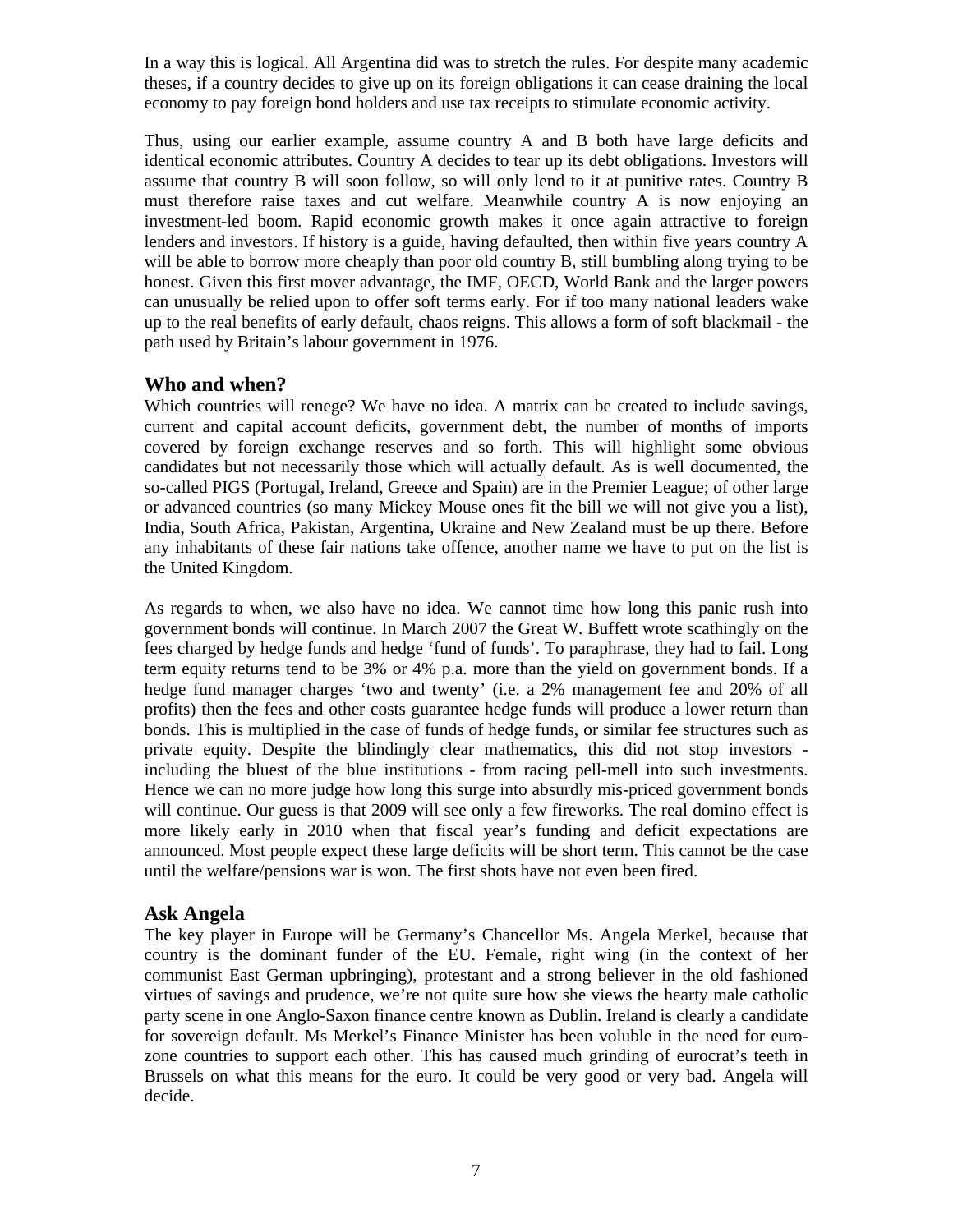Our 'either or' approach, depending on Angela's views, is predicated thus: the legal structure of the euro actually encourages poor fiscal discipline amongst the member states. This has been true since its creation, especially for the newer members as they joined for more mercenary reasons than the earlier, idealistic founders. The structure has if anything encouraged countries to over-spend; the sanctions for rule-breaking are weak. By using Ireland, with its 4.1 million people, as an example 'pour encourager les autres' (there are 325m people in the euro zone and 495m in the EU), financial discipline would be restored. This need not involve the destruction of the euro as there are many options. One is that Ireland leaves the euro. Another is that the ECB honours Irish government bonds but makes Ireland pay indirectly through the withdrawal of all grants and subsidies, especially farming, and directly through a rise in sales taxes (VAT) payable to Brussels. Such action may well appeal to the bureaucrats and to Angela. They are all still smarting from Ireland's kicking the new EU treaty into touch at the last referendum. Politically the impact on often lackadaisical financial discipline within the EU would be electric. In contrast, if there is a no-strings Irish rescue package, the risk is an immediate domino effect, first the other PIGS, then spreading to nations such as Belgium and Italy.

#### **The three year view**

In a recession it is worth asking which, taking a three year view, are the best investment choices; this gives a sense of perspective. Of the major asset classes available, property will have fallen a long way but might slowly be recovering. But now it is not a good place to park money. Offshore deposits are absurd. In default times, they are first in the queue to be sequestrated by foreign governments and also run the risk of controls on withdrawals (again there are many historical precedents). Worse still, national deposit insurance schemes rarely cover foreigners in a crisis.

As we have hopefully explained, government bonds are the new weapons of mass destruction. As default risks rise, so will yields, thus capital values must crumble. As the bull market in government bonds started in America in 1984, it is hardly a dramatic call to suggest a reversal is overdue. Gold does look good (maybe silver too), as a portable store of untraceable wealth; but most other 'collectibles' - from old Masters to wine, stamps or diamonds - far less so, since they depend on easy living and easy credit.

The odd conclusion is that the least bad home on this three-year view is to invest in businesses. Most of us lack the capacity or skill to take over manufacturing or other companies, but fortunately there is an equity market, which allows us to buy a share in them and their profits. Defining a decent business is easy. It is reasonably large, thus a consolidator gobbling up those smaller and weaker companies which are being strangled to death by a lack of credit. Prices will be absurdly low. It will have minimal debt – banks will only lend to those who do not need the money. It will pay a reasonable dividend. Over long term, between 25% and 100% of equity returns are the dividend yield. It will be in a sector where capacity is removed faster than the fall in demand (so excludes banking, autos, metals or consumption). There will be an ability to control pricing, such as pharmaceutical or telecom companies, and most important it will not depend on government support. Self-serving as this may appear, given we are an equity investment company, we remain certain that anyone buying newly minted 10 to 50-year government bonds and holding on to them, will long term be as disappointed as those patriots who in times of strife bought national war bonds.

Ever read the label?

Regards

#### **Bedlam Asset Management plc**